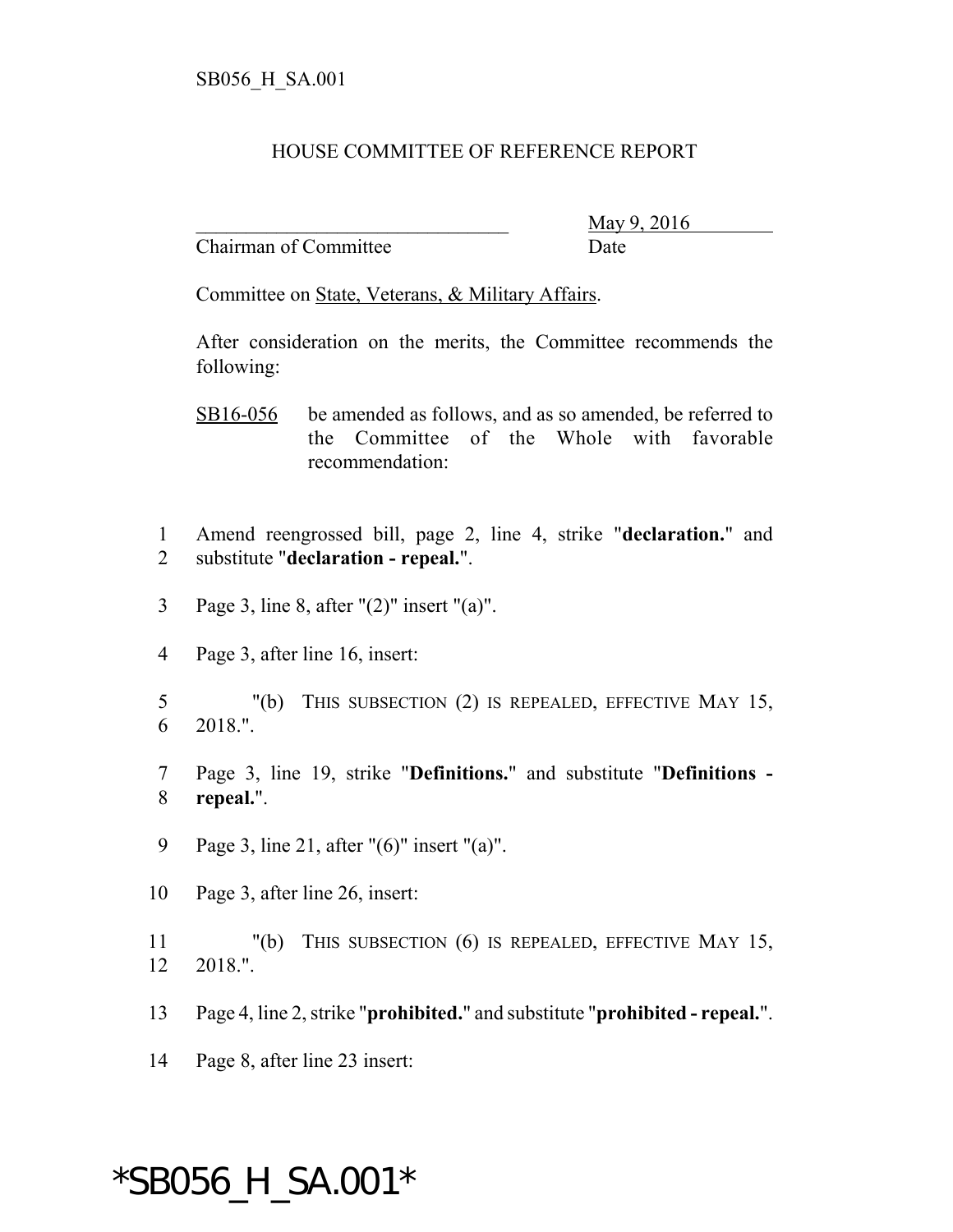"(11) SUBSECTIONS (3) TO (10) OF THIS SECTION AND THIS 2 SUBSECTION (11) ARE REPEALED, EFFECTIVE MAY 15, 2018.

 **SECTION 4.** In Colorado Revised Statutes, **add** 24-50.5-108 as follows:

 **24-50.5-108. Working group - broadening protections for state employee whistleblowers - confidential information subject of whistleblowing - preserving confidentiality of confidential information - repeal.** (1) THE GOVERNOR SHALL CONVENE A WORKING GROUP ON BROADENING PROTECTIONS FOR STATE EMPLOYEE WHISTLEBLOWERS WHO MAY BE REQUIRED TO DISCLOSE CONFIDENTIAL INFORMATION THAT IS THE SUBJECT OF WHISTLEBLOWING. THE WORKING GROUP CONSISTS OF THE FOLLOWING:

 (a) A REPRESENTATIVE OF THE OFFICE OF THE GOVERNOR, DESIGNATED BY THE GOVERNOR;

 (b) THE EXECUTIVE DIRECTOR OF THE DEPARTMENT OF PERSONNEL 16 OR THE EXECUTIVE DIRECTOR'S DESIGNEE;

 (c) A REPRESENTATIVE OF THE OFFICE OF THE ATTORNEY GENERAL, 18 DESIGNATED BY THE ATTORNEY GENERAL;

 (d) THE DIRECTOR OF THE OFFICE OF LEGISLATIVE LEGAL SERVICES OR THE DIRECTOR'S DESIGNEE.

 (2) (a) THE WORKING GROUP SHALL EXAMINE THE 22 WHISTLEBLOWER PROTECTION LAWS OF THE FEDERAL GOVERNMENT AND OF OTHER STATES AND COMPARE THOSE LAWS TO COLORADO'S WHISTLEBLOWER PROTECTION LAW AS CONTAINED IN THIS ARTICLE. THE WORKING GROUP SHALL DETERMINE MEANS OF BROADENING THE WHISTLEBLOWER PROTECTIONS IN COLORADO LAW FOR SITUATIONS WHERE THE SUBJECT OF WHISTLEBLOWING INVOLVES CONFIDENTIAL INFORMATION THAT WOULD NEED TO BE DISCLOSED IN SOME MANNER IN ORDER TO BRING TO LIGHT ACTIVITIES INCLUDING THE WASTE OF PUBLIC FUNDS, ABUSE OF AUTHORITY, OR MISMANAGEMENT.THE WORKING GROUP SHALL DETERMINE METHODS BY WHICH CONFIDENTIAL INFORMATION COULD BE DISCLOSED WHILE PRESERVING THE CONFIDENTIAL NATURE OF THE INFORMATION. THE WORKING GROUP SHALL INCLUDE INPUT FROM ADVOCACY ORGANIZATIONS INCLUDING BUSINESS, PRIVACY ADVOCATES, AND EMPLOYEE ADVOCATES.

 (b) MEETINGS OF THE WORKING GROUP ARE SUBJECT TO PART 4 OF ARTICLE 6 OF THIS TITLE, AND THE WORKING GROUP IS SUBJECT TO THE "COLORADO OPEN RECORDS ACT", PART 2 OF ARTICLE 72 OF THIS TITLE. (3) BY NOVEMBER 1, 2016, THE WORKING GROUP SHALL REPORT

 $*$ SB056\_H\_SA.001 $*$ <sub>-2-</sub>